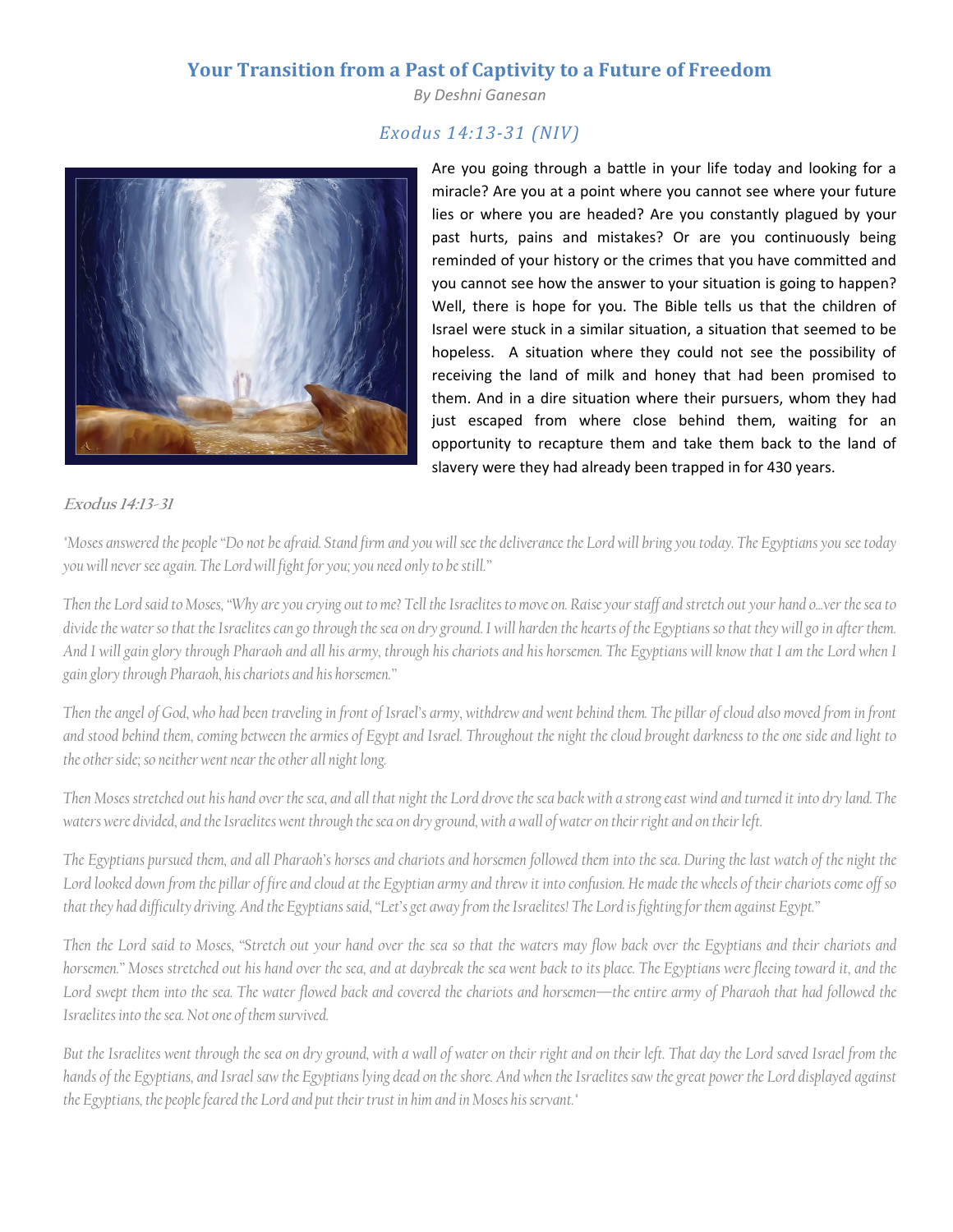The Israelites were in a transition phase in their life, a transition from slavery to freedom. They were in the process of escaping from the foreign land that brought the people of God great suffering, torment and hurt, they were escaping from the land of Egypt and the hands of Pharaoh. And as they were gaining a favorable lead from pharaoh's army, the children of Israel headed straight for a greater challenge, the Red Sea. Now with the Red Sea in-front of them and the great army of Pharaoh behind them, a way of possible escape seemed impossible.

But when you have the Great 'I AM' on your side, when you have The King of Kings and The Lord of Lords fighting the battle for you, when you have The Lord, The Creator of the Earth walking before you, you don't have to fear no impossible situation. The Israelites were filled with fear, filled with dread of the situation before them and the situation moving closer to them.

Moses answered the people "Do not be afraid. Stand firm and you will see the deliverance the Lord will bring you today. The Egyptians you see today you will never see again." Exodus 14:13

Moses was a humble man who God chose to use to lead the Israelites out of Egypt. Moses trusted the Lord. And this time was no different; Moses trusted that the Lord will bring deliverance to Israel. Moses trusted that God will save them from this perilous predicament. And in his trust in what God was about to do he started to encourage the people; he encouraged them that God was going to be their savior that God was going to redeem them. Moses started to build up their faith. Moses wanted them to start to believe that God was going to do something extraordinary for them; he wanted them to believe that God wasn't only going to deliver them from the situation that they faced but God was going to destroy that which pursued them and destroy that which wanted to kill them. Today are you an encourager? Do you encourage people around you who face hopeless situations? Start to build up the faith of those around you just as you trust and have faith in God, start to build up an expectation for their miracle. Help people around you who are stuck in difficult situations. Help them believe that God WILL deliver them, help them believe that God WILL heal them, help them believe that God WILL set them free from that which does not allow them to move forward in their lives, careers, marriages and to receive their healing. But if you find yourself in a tough dead-end situation, surround yourself with people who can offer a positive voice, people who can encourage you, and people who can see your bright future in an impossible situation. Surround yourself with people who can lift you up and take you to your destiny in Christ.

### "The Lord will fight for you; you need only to be still." Exodus 14:14

Even as Moses encouraged them, the children of Israel started to panic; they were filled with fear and started to think that they had come so far only to be trapped in this dangerous position. They had managed to escape from their homes in Egypt but could not escape the land and Pharaohs' army. But Moses asks them to 'be still', the King James Version of the bible says, 'hold your peace'. Moses asks the people not to panic but to handle this situation in a peaceful way, not to flee, nor to fight against the Egyptian army who was marching forward toward them. Moses asked them to be silent, and wait for God. Moses said to them that they should wait for instruction from God. You see when you doubt God's ability to rescue you from an impossible situation you open yourself up for an attack from the enemy. In their panic and confusion as what to do, the Israelites could have missed the voice of instruction from God and could have left themselves vulnerable for attack from the Egyptian army. In difficult times wait on God and trust in His awesome ability to perform the impossible in your life. What you may think is impossible is made totally possible in God when you trust Him and His word. But when you start to doubt that God can help you, that is when you can miss His voice and His instruction of direction in your life.

### "Then the Lord said to Moses, "Why are you crying out to me? Tell the Israelites to move on." Exodus 14:15

Moses was known to be the meekest man on Earth; he possessed an awesome ability to keep calm in the most difficult of situations. To be meek is described to have a character that is known to be quiet, gentle and easily persuaded. The fact that Moses was meek meant that God could easily use Moses to hear what His instruction was and God could effortlessly accomplish His will for the Israelites through Moses. We need to be more like Moses if we want to see results in our lives. Moses finds himself praying silently to God, crying out for help because the Israelites now need a specific direction from God. They could not move forward neither could they move back so they started looking to their left and right to see which direction they could move in to escape the army that was advancing toward them.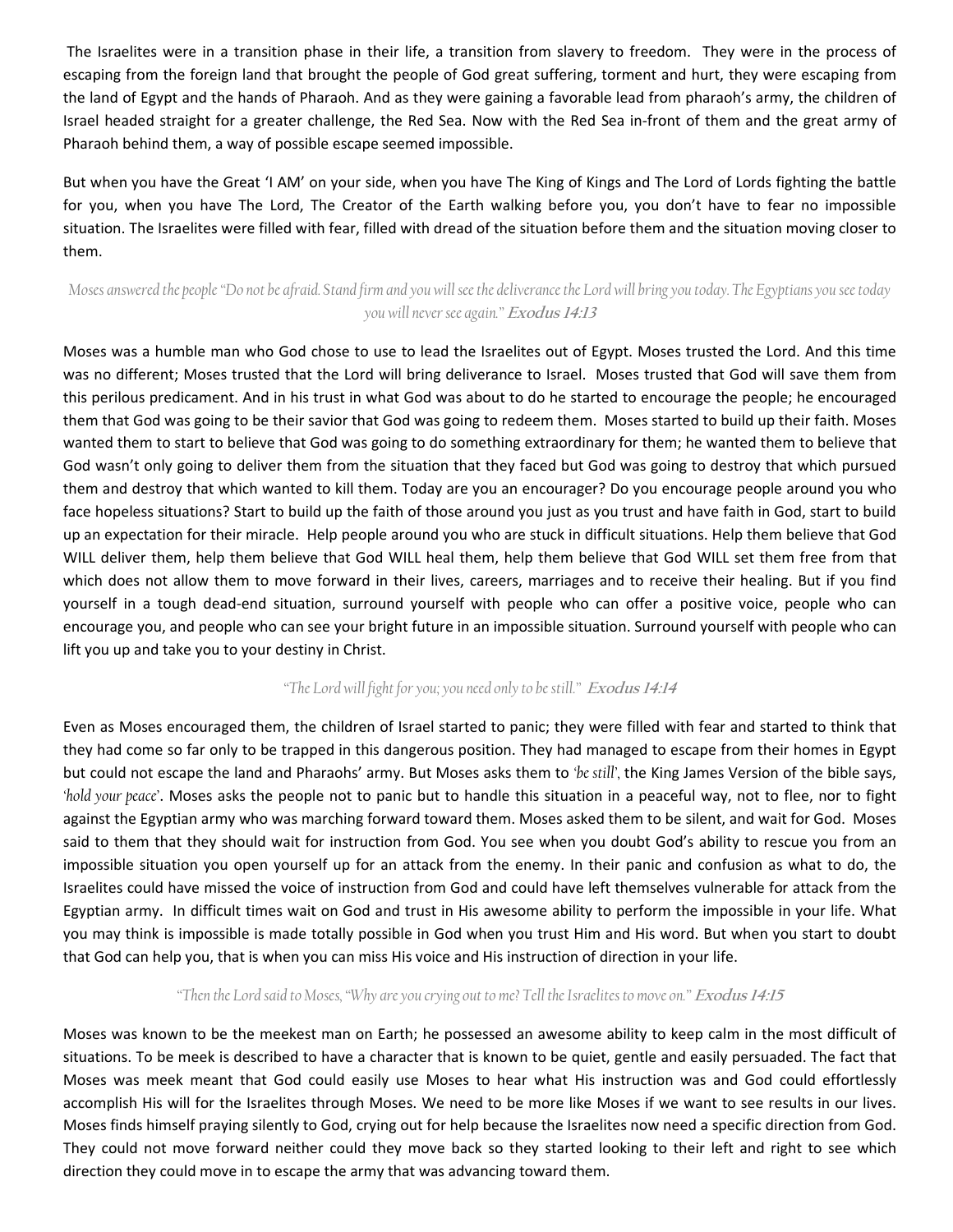But the instruction from God was to "move on"; God instructed them to keep moving forward, to keep pressing on no matter what was before them. God instructed the Israelites not to lose focus by looking for alternate directions. And God instructed them to take on their greatest obstacle, head-on.

### "Raise your staff and stretch out your hand o...ver the sea to divide the water so that the Israelites can go through the sea on dry ground." Exodus 14:16

God gave Moses the instruction to raise his staff over the sea and that the waters will divide. God's instruction was to do something that in our natural and limited understanding would be impossible. But God's impossible instruction became possible to save them from an impossible situation. If we want extraordinary answers we need to do extraordinary things. When we do things out of the ordinary we place a demand on God to come through. In faith Moses lifted his staff over the water. He did not think twice when he heard God's instruction. The voice of God said, 'Lift your staff Moses and I'll part the water.' And Moses' first reaction was to lift the staff. You need to act on the prompting of God. Almost 10 years ago my husband's parents were trusting God for a building for the church that they were leading. With R 6 000 in the bank they took a step of faith when they heard the voice of God tell them to start building. A matter of almost a year later a building that cost over R 600 000 to build now stood. Extraordinary actions cause extraordinary results. Take a step of faith and trust the voice of God.

"I will harden the hearts of the Egyptians so that they will go in after them. And I will gain glory through Pharaoh and all his army, through his chariots and his horsemen. The Egyptians will know that I am the Lord when I gain glory through Pharaoh, his chariots and his horsemen." Exodus 14:17-18

God will never direct you to a difficult place in your life without providing a solution for your problem. He will not allow you to fall into the hands of your enemy without providing you with a way of escape. God directed the Israelites to come down to the shore of the Red Sea and even though the Israelites thought that they now faced their destruction God had a greater plan for them. In taking them down to the sea, He led them to what seemed like the lowest point of their journey, a point of the annihilation of the children of Israel. But God had a plan. God had an awesome plan. His plan was going to be one of the greatest miracles ever recorded. God had a plan that would not only save the Israelites from their enemy, but a plan that would destroy their enemy. God's plan was that, in their salvation and the enemy's destruction His name will be praised! Sometimes the reason we find ourselves in hopeless situations is that God wants to show-off His awesome abilities in our lives. He wants to show us what He can do. He wants His glory to be seen through our problems. We were made to praise God. We were made to worship Him; we were created for His glory. In your tough times hold on to God's promise of salvation. Hold on to His promise that He will deliver us. Even when things seem hopeless, God is planning your escape. God is planning to take you out of your trouble.

"Then the angel of God, who had been traveling in front of Israel's army, withdrew and went behind them. The pillar of cloud also moved from in front and stood behind them, coming between the armies of Egypt and Israel. Throughout the night the cloud brought darkness to the one side and light to the other side; so neither went near the other all night long. Exodus 14:19-20

As the Israelites were about to move forward an Angel of the Lord moved before their every eyes. The Angel appeared as a pillar of cloud and a pillar of fire. The pillar of cloud moved behind the people and the pillar of fire moved in-front of the Israelites. The pillar of fire lit the way for them to see where they were going; the pillar of fire led them and gave them direction on an unknown, unheard off path. The pillar of cloud covered and hid the people from the sight of the Egyptian army and the cloud closed the children of Israel off from looking behind them, both the Egyptian army and the Israelites could not see anything through the cloud. God's presence will surround you in your transition. When you are moving from one season to the next God will be with you through the entire process. He will cover you and surround you as He directs your path. His light will guide you as you go through this unknown path. He will direct you and show you the way to go. All you have to do is to follow him and trust Him. God lights up the way for you to go, and covers up the place you have come from. He forgets your past, your past mistakes, your past failures and your past hurts are healed. God wants you to focus on the path that is ahead of you. He wants you to focus on your future.

Then Moses stretched out his hand over the sea, and all that night the Lord drove the sea back with a strong east wind and turned it into dry land. The waters were divided, and the Israelites went through the sea on dry ground, with a wall of water on their right and on their left." Exodus 14:21-22